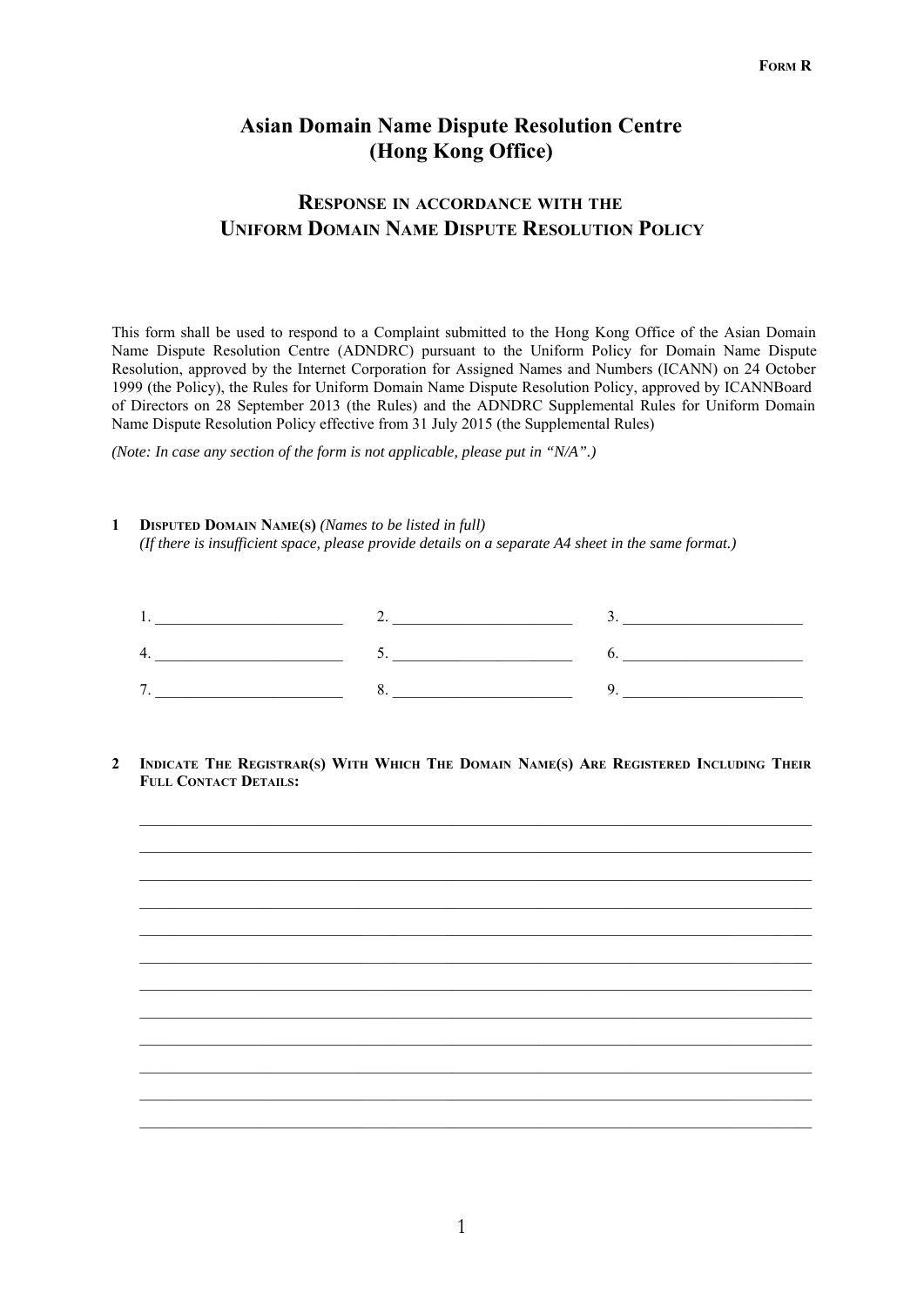**3 DETAILS OF PARTIES:** *(If there is more than one Complainant/Respondent, please use a separate A4 sheet to provide the contact details for each and briefly describe the bases on which they are being joined in a common Complaint.)*

**COMPLAINANT:**

| <u> 1980 - Jan James James James James James James James James James James James James James James James James J</u><br>the control of the control of the control of the control of the control of the control of | <u> 2002 - Johann John Harry Harry Harry Harry Harry Harry Harry Harry Harry Harry Harry Harry Harry Harry Harry H</u> |
|-------------------------------------------------------------------------------------------------------------------------------------------------------------------------------------------------------------------|------------------------------------------------------------------------------------------------------------------------|
|                                                                                                                                                                                                                   |                                                                                                                        |
| Fax No $\overline{\phantom{a}}$                                                                                                                                                                                   |                                                                                                                        |
|                                                                                                                                                                                                                   |                                                                                                                        |
|                                                                                                                                                                                                                   |                                                                                                                        |
|                                                                                                                                                                                                                   | Place of Incorporation                                                                                                 |
|                                                                                                                                                                                                                   |                                                                                                                        |
| <b>Authorized Representative (if any):</b>                                                                                                                                                                        | <b>Authorized Representative (if any):</b>                                                                             |
| Name                                                                                                                                                                                                              | Name                                                                                                                   |
|                                                                                                                                                                                                                   | Address                                                                                                                |
|                                                                                                                                                                                                                   |                                                                                                                        |
| $\Gamma$ el No                                                                                                                                                                                                    | Tel No                                                                                                                 |
|                                                                                                                                                                                                                   |                                                                                                                        |
| $\text{Fax No}$                                                                                                                                                                                                   |                                                                                                                        |

**4 RESPONDENT'S PREFERRED CONTACT PERSON:**

Name of the Contact Person:

**RESPONDENT:**

Information of the Contact Person:

Telephone:\_ \_\_\_\_\_\_\_\_\_\_\_\_\_\_\_\_\_\_\_\_\_\_\_\_\_\_

Email: \_\_\_\_\_\_\_\_\_\_\_\_\_\_\_\_\_\_\_\_\_\_\_\_\_\_\_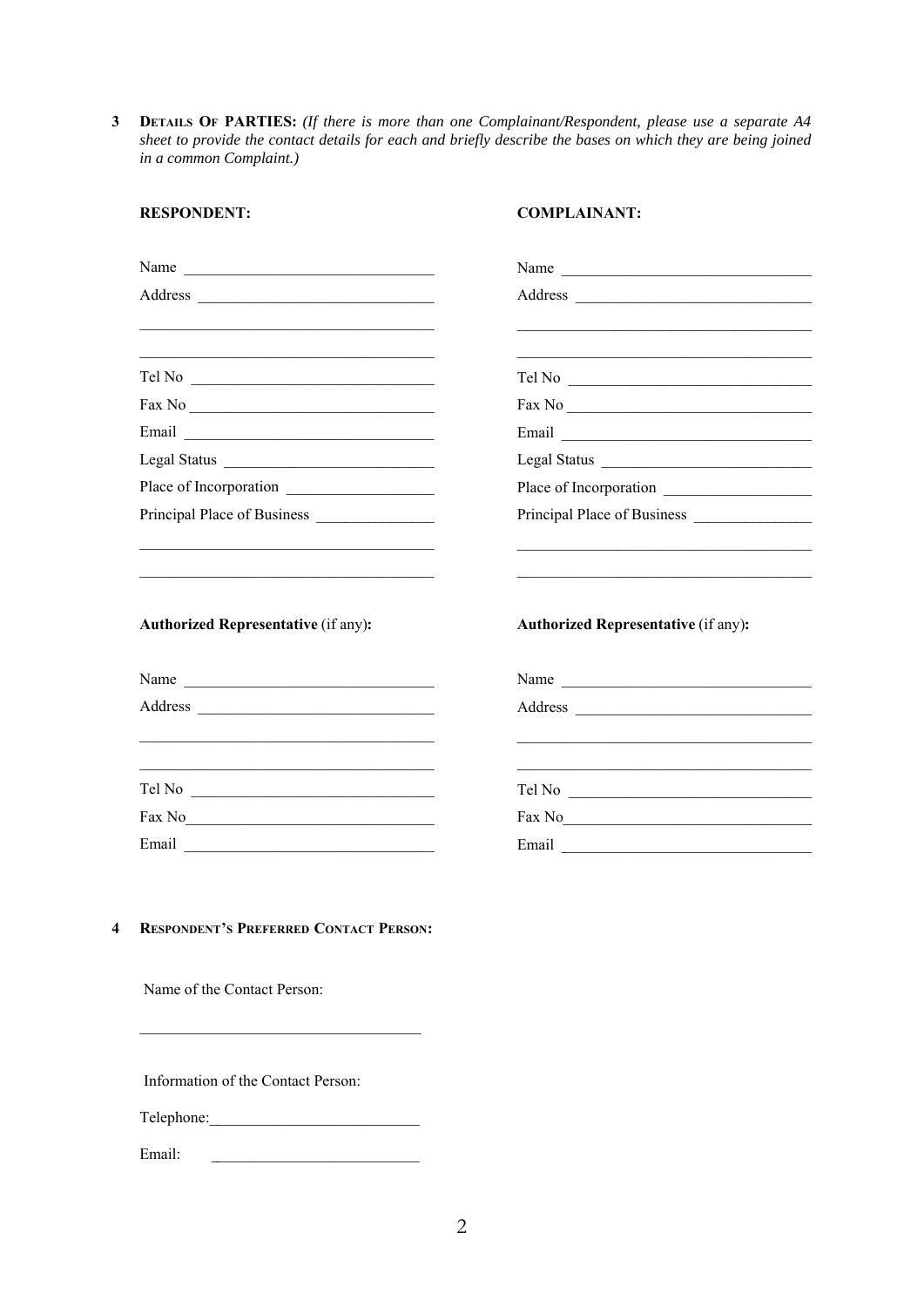$\overline{5}$ INDICATE WHETHER THERE ARE LEGAL PROCEEDINGS THAT HAVE BEEN COMMENCED OR TERMINATED IN CONNECTION WITH OR RELATING TO ANY OF THE DOMAIN NAME(S) THAT ARE THE SUBJECT OF THE COMPLAINT: (Please attach any supporting documentation.)

6 CONFIRMATION OR DENIAL OF ALL OR PART OF THE COMPLAINT(S):

7 SUMMARIZE BRIEFLY THE FACTUAL AND LEGAL GROUNDS ON WHICH THE COMPLAINT IS UNFOUNDED: (Word limit shall be 3,000 words maximum.)

**8** REMEDIES SOUGHT:

 $\boldsymbol{9}$ THE RESPONDENT ELECTS TO HAVE THE COMPLAINT DECIDED BY ONE / THREE\* PANELIST(S): (\* delete as appropriate)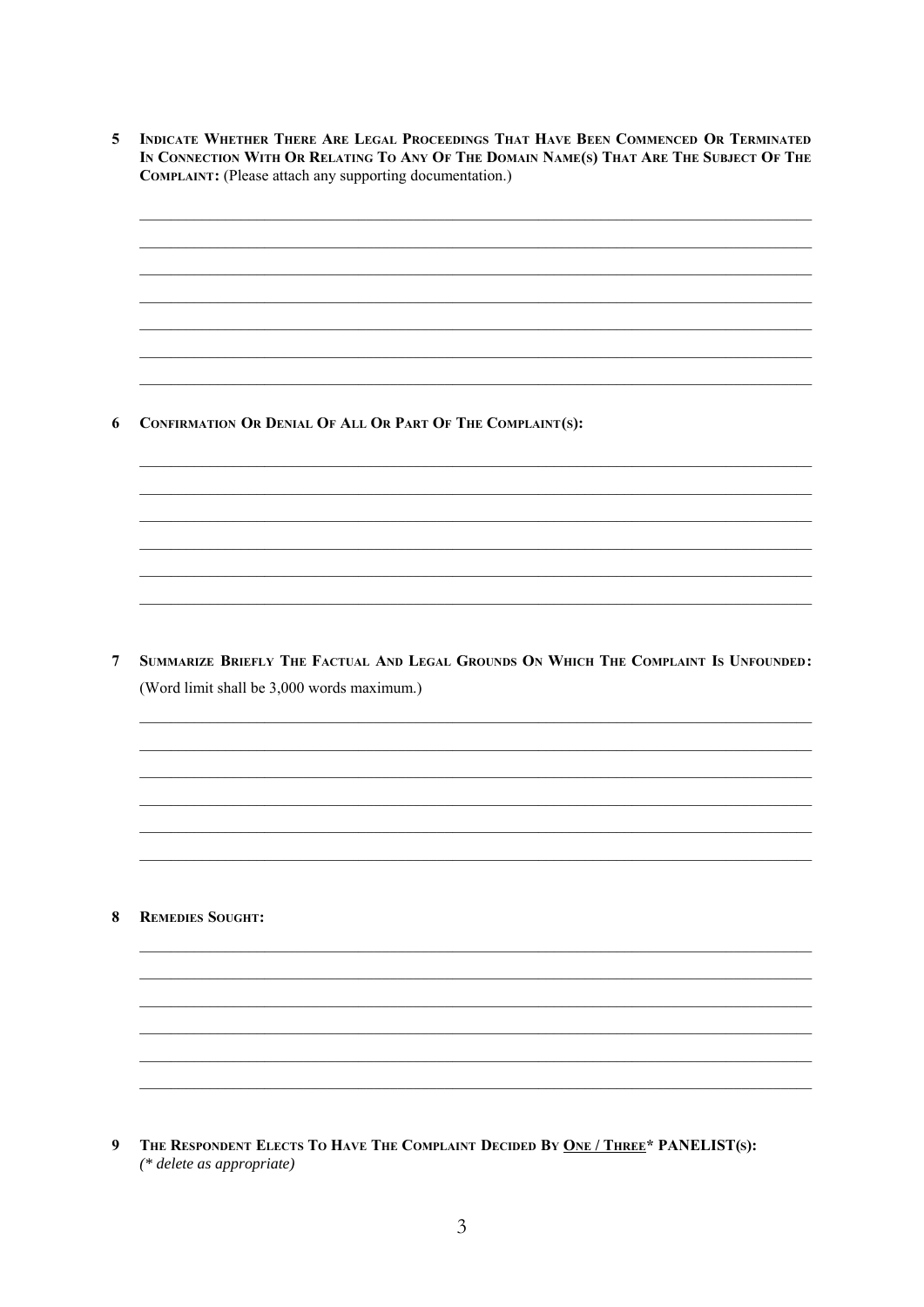**10 IF THE RESPONDENT ELECTS TO HAVE THE COMPLAINT DECIDED BY THREE PANELISTS AND THERE ARE THREE PROPOSED PANELIST(S), PLEASE LIST THEM BELOW IN PREFERENCE TOGETHER WITH THEIR CONTACT DETAILS:**

| 1.                          |  |
|-----------------------------|--|
|                             |  |
| <u>.</u>                    |  |
| $\blacktriangleleft$<br>. ب |  |
|                             |  |

**11 REGISTRATION AGREEMENT OF THE CONCERNED REGISTRAR INCORPORATING THE ICANN POLICY:** (Please attach a copy of the agreement to this Response.)

 $\mathcal{L}_\mathcal{L} = \{ \mathcal{L}_\mathcal{L} = \{ \mathcal{L}_\mathcal{L} = \{ \mathcal{L}_\mathcal{L} = \{ \mathcal{L}_\mathcal{L} = \{ \mathcal{L}_\mathcal{L} = \{ \mathcal{L}_\mathcal{L} = \{ \mathcal{L}_\mathcal{L} = \{ \mathcal{L}_\mathcal{L} = \{ \mathcal{L}_\mathcal{L} = \{ \mathcal{L}_\mathcal{L} = \{ \mathcal{L}_\mathcal{L} = \{ \mathcal{L}_\mathcal{L} = \{ \mathcal{L}_\mathcal{L} = \{ \mathcal{L}_\mathcal{$ 

 $\mathcal{L}_\text{max}$  $\mathcal{L}_\mathcal{L} = \{ \mathcal{L}_\mathcal{L} = \{ \mathcal{L}_\mathcal{L} = \{ \mathcal{L}_\mathcal{L} = \{ \mathcal{L}_\mathcal{L} = \{ \mathcal{L}_\mathcal{L} = \{ \mathcal{L}_\mathcal{L} = \{ \mathcal{L}_\mathcal{L} = \{ \mathcal{L}_\mathcal{L} = \{ \mathcal{L}_\mathcal{L} = \{ \mathcal{L}_\mathcal{L} = \{ \mathcal{L}_\mathcal{L} = \{ \mathcal{L}_\mathcal{L} = \{ \mathcal{L}_\mathcal{L} = \{ \mathcal{L}_\mathcal{$ 

 $\mathcal{L}_\mathcal{L} = \{ \mathcal{L}_\mathcal{L} = \{ \mathcal{L}_\mathcal{L} = \{ \mathcal{L}_\mathcal{L} = \{ \mathcal{L}_\mathcal{L} = \{ \mathcal{L}_\mathcal{L} = \{ \mathcal{L}_\mathcal{L} = \{ \mathcal{L}_\mathcal{L} = \{ \mathcal{L}_\mathcal{L} = \{ \mathcal{L}_\mathcal{L} = \{ \mathcal{L}_\mathcal{L} = \{ \mathcal{L}_\mathcal{L} = \{ \mathcal{L}_\mathcal{L} = \{ \mathcal{L}_\mathcal{L} = \{ \mathcal{L}_\mathcal{$ 

## **12 OTHER RELEVANT DETAILS: (**Optional**)**

#### **13 ADDITIONAL INFORMATION**

- (i) This Response must be submitted within twenty (20) days of the date of commencement of the administrative proceeding (refer to Article 6(1) of the Supplemental Rules).
- (ii) Annex any additional documentation to support the Response, together with a schedule indexing such document(s).
- (iii) This Response shall be submitted in electronic form in accordance with the Rules to the Hong Kong Office of ADNDRC:

Asian Domain Name Dispute Resolution Centre (Hong Kong Office) 38/F Two Exchange Square, 8 Connaught Place Central, Hong Kong Tel: (852) 2525 2381 Fax: (852) 2524 2171 Email: hkiac@adndrc.org

- (iv) Enclose appropriate fees if necessary in accordance with Paragraph 5(c) of the Rules and Article 15 of the Supplemental Rules.
- (v) The following documents should be consulted in connection with preparing this Response:

ICANN Uniform Domain Name Dispute Resolution Policy ("the Policy"); ICANN Rules for Uniform Domain Name Dispute Resolution Policy ("the Rules");